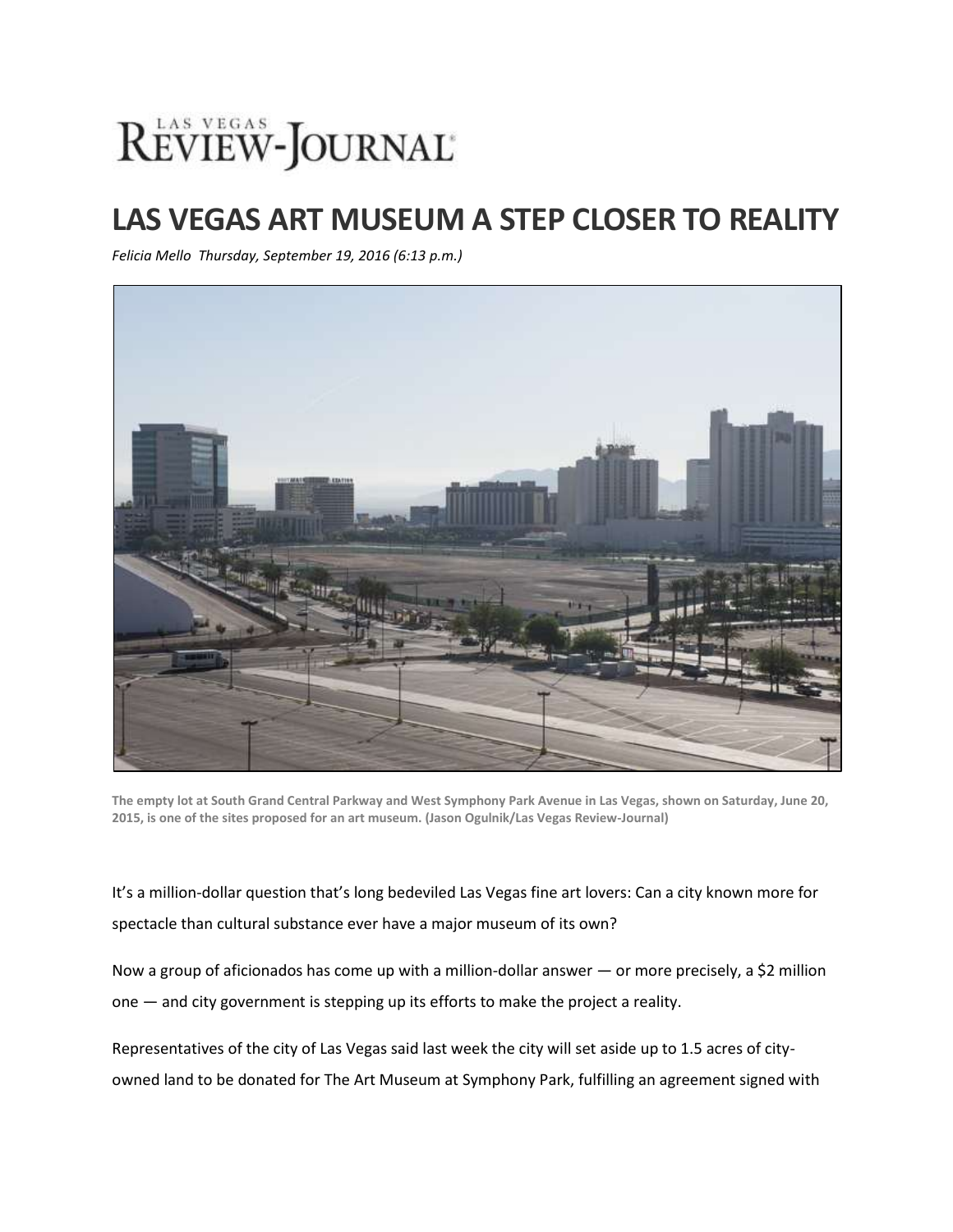backers last year to provide a location if the group raised a million dollars. The museum's supporters surpassed that target last month, raising more than twice that amount.

"I'm so very excited about the burgeoning community support for a world-class art museum at Symphony Park," Mayor Carolyn Goodman said. "We will continue to work with the backers and leadership on this project."

It's the second time in three years that a small but dedicated band of art boosters has attempted to bring the museum to life. A 2013 effort led by Las Vegas gallery owner Brett Sperry failed to gain traction in part because of the proposed location — a wedge-shaped parcel next to Charleston Boulevard in the Arts District — and what some potential investors saw as a limited focus on contemporary art.

This time around, supporters envision a 100,000-square-foot, architecturally significant building, with a diverse collection spanning contemporary artists, old masters and beyond — a welcoming public space within walking distance of The Smith Center for the Performing Arts and Discovery Children's Museum with an outdoor sculpture garden, restaurant and other amenities.

If successful, the proposed museum would be the first of its kind in Las Vegas, where art institutions have struggled to find permanent homes and loyal followings. Existing art venues are either modest in size, tied to a larger institution — like UNLV's Marjorie Barrick Museum — or, like the Bellagio Gallery of Fine Art, emphasize prepackaged traveling shows.

But first, more money needs to be raised — about \$85 million more, board members estimate. The city has pledged to provide parking, a matching donation of \$1 million, and an additional \$1 million if the museum meets future fundraising goals. City officials will now work with the museum board to select an appropriate parcel in Symphony Park.

"An art museum in this city is going to be a tough sell. But it can be done," said Patrick Duffy, a collector who served as president of the now-closed Las Vegas Art Museum, which drew crowds to its opening parties inside the Sahara West Library building but suffered from low overall attendance and shuttered in 2009.

Involving locals in the planning process is key, said Duffy.

"You can't all of a sudden pop up and the 15 people on the board tell 2 million people what they're going to get, and then expect those 2 million to come barreling across the valley to see it," he said.

The museum team has restructured its board of directors, with Katie O'Neill — a second-generation Las Vegan who is also the great-granddaughter of casino pioneer Benny Binion — now serving as chair. A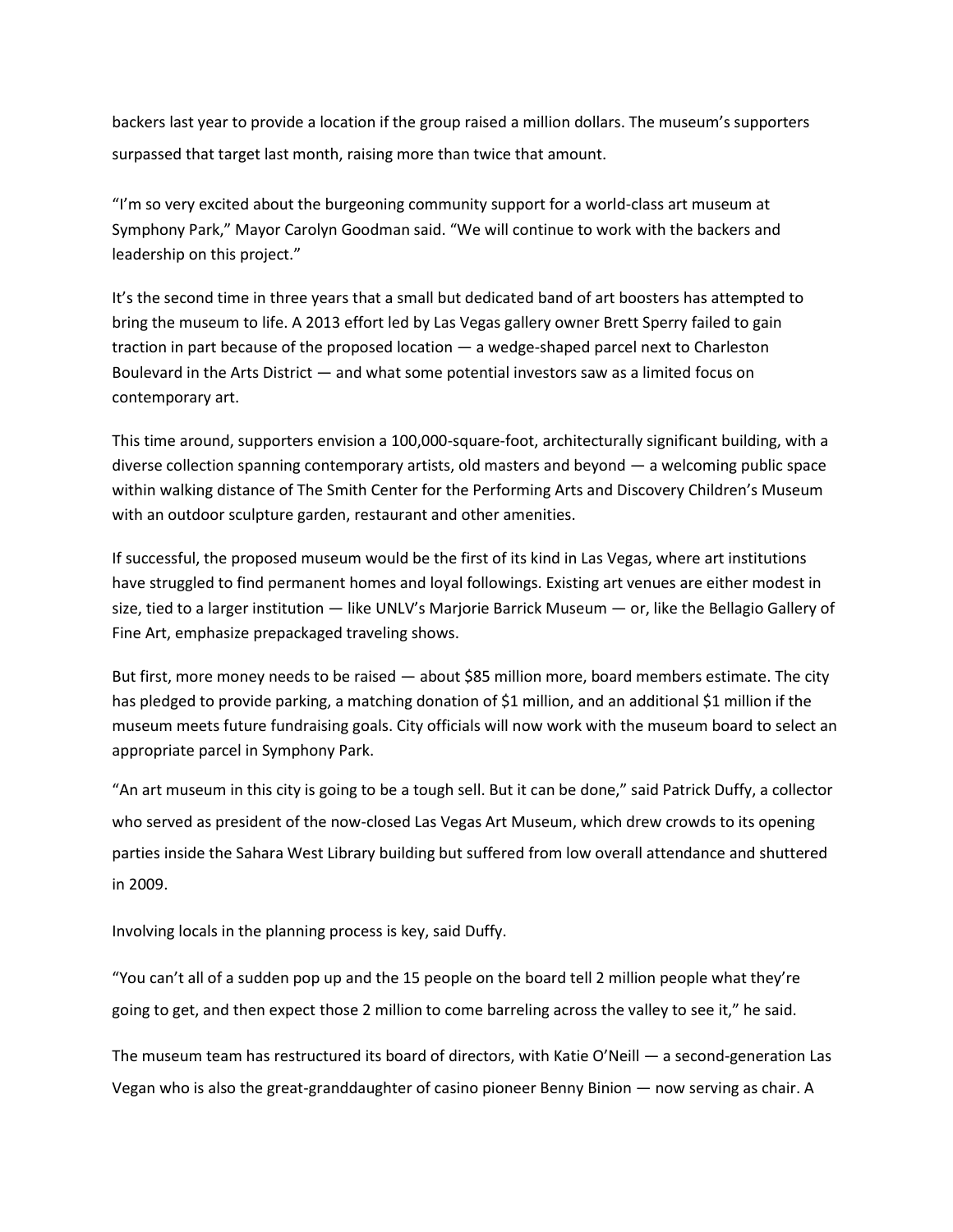former gallerist, O'Neill founded an arts education nonprofit in New York before returning to Las Vegas and heading up the campaign. Other board members include developers Uri Vaknin and Sam Cherry, art adviser Michele Quinn, Quentin Abramo of Facilite and the El Cortez's Alexandra Epstein Gudai.

"Katie and the people on the board represent a generation of Las Vegans that are young and excited about raising families there," said Amanda Horn, communications director for the state's only accredited art museum, the Nevada Museum of Art in Reno. "They've grown up there, they understand the dynamics and are saying we want art and culture to be part of the Las Vegas community in the long term."

They've also chosen a moment when the national visual arts spotlight is shining on Las Vegas, with Swiss sculptor Ugo Rondinone's [candy-colored](http://www.reviewjournal.com/neon/arts-culture/seven-magic-mountains-adds-vivid-color-the-desert-photos) boulder skewers, Seven Magic Mountains, drawing celebrities like Jay Z and Beyoncé to the desert scrub alongside Interstate 15.

Tilting the Basin, a contemporary art exhibit that brings together work from northern and southern Nevada artists, is showing at the Nevada Museum of Art, and the museum is in discussions with board members of The Art Museum at Symphony Park about a possible future partnership. The two institutions will collaborate to mount a version of Tilting the Basin in Downtown Las Vegas in Spring 2017.

Also in the works: a limited-edition portfolio of prints from Las Vegas artists that will sell for \$10,000 as a fundraiser for the nascent museum.

While the new museum likely wouldn't have a permanent collection at first, it could function along the lines of a German Kunsthalle — or art hall — hosting traveling exhibits and borrowed work, supporters say.

"We want to have multiple exhibits going on simultaneously, so you could go in and see a traveling blockbuster Warhol show, a more regional viewing of Native American photography in the past 100 years, works from students in the Clark County School District and a private collection from Las Vegas that's on loan," O'Neill said.

Such an eclectic mix would inspire Las Vegas artists, elevating the scene here, said Justin Favela, the current artist-in-residence at Juhl lofts, whose large-scale installations draw on Mexican paper crafts. He said other artists he knows are cautiously optimistic.